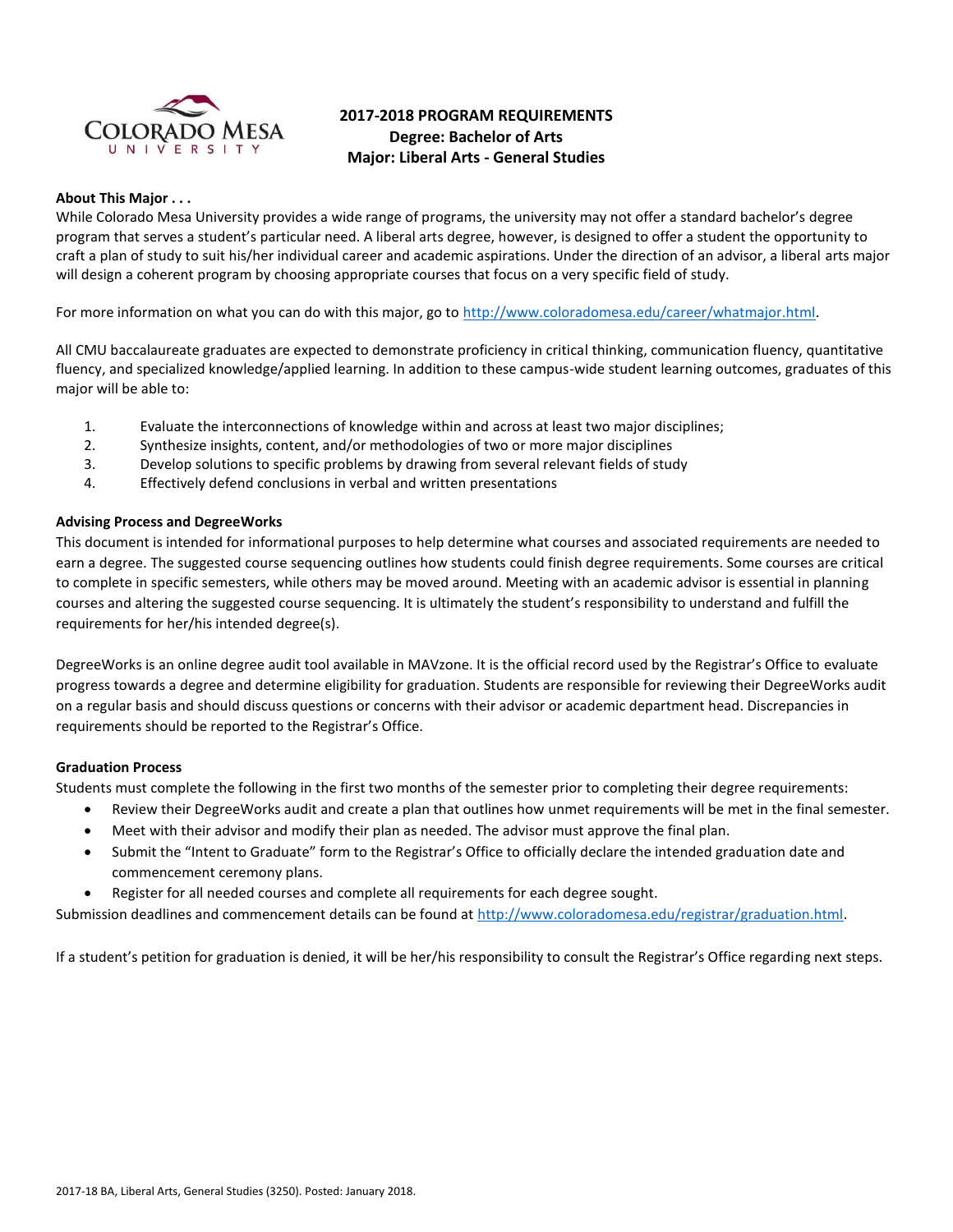# **INSTITUTIONAL DEGREE REQUIREMENTS**

The following institutional degree requirements apply to all CMU baccalaureate degrees. Specific programs may have different requirements that must be met in addition to institutional requirements.

- 120 semester hours minimum.
- Students must complete a minimum of 30 of the last 60 hours of credit at CMU, with at least 15 semester hours in major discipline courses numbered 300 or higher.
- 40 upper-division credits (an alternative credit limit applies to the Bachelor of Applied Science degree).
- 2.00 cumulative GPA or higher in all CMU coursework.
- A course may only be used to fulfill one requirement for each degree/certificate.
- No more than six semester hours of independent study courses can be used toward the degree.
- Non-traditional credit, such as advanced placement, credit by examination, credit for prior learning, cooperative education and internships, cannot exceed 30 semester credit hours for a baccalaureate degree; A maximum of 15 of the 30 credits may be for cooperative education, internships, and practica.
- Pre-collegiate courses (usually numbered below 100) cannot be used for graduation.
- Capstone exit assessment/projects (e.g., Major Field Achievement Test) requirements are identified under Program-Specific Degree Requirements.
- The Catalog Year determines which program sheet and degree requirements a student must fulfill in order to graduate. Visit with your advisor or academic department to determine which catalog year and program requirements you should follow.
- See "Requirements for Undergraduate Degrees and Certificates" in the catalog for a complete list of graduation requirements.

# **PROGRAM-SPECIFIC DEGREE REQUIREMENTS**

- Before declaring a Liberal Arts—General Studies major, the student must have the permission of an academic advisor, who will also work with the student in constructing an appropriate course of study and Capstone Experience.
- 2.00 cumulative GPA or higher in coursework toward the major content area.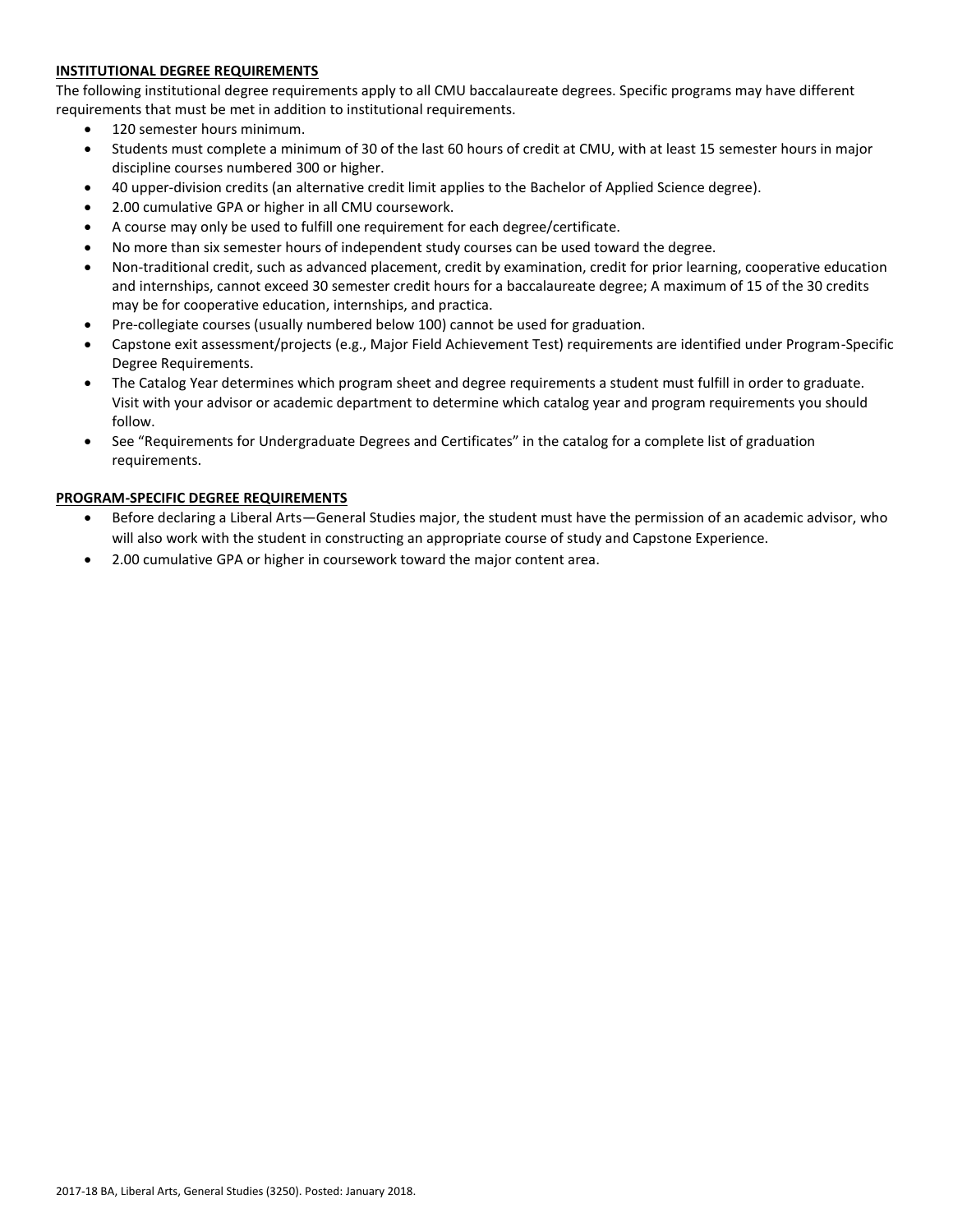## **ESSENTIAL LEARNING REQUIREMENTS** (31 semester hours)

See the current catalog for a list of courses that fulfill the requirements below. If a course is an Essential Learning option and a requirement for your major, you must use it to fulfill the major requirement and make a different selection for the Essential Learning requirement.

**English** (6 semester hours, must receive a grade of "C" or better and must be completed by the time the student has 60 semester hours.)

- ENGL 111 English Composition (3)
- ENGL 112 English Composition (3)

**Mathematics** (3 semester hours, must receive a grade of "C" or better, must be completed by the time the student has 60 semester hours.)

MATH 110 - College Mathematics (3) or higher

## **Humanities** (3 semester hours)

 $\Box$  Select one Humanities course (3)

## **Social and Behavioral Sciences** (6 semester hours)

- $\Box$  Select one Social and Behavioral Sciences course (3)
- $\Box$  Select one Social and Behavioral Sciences course (3)

## **Natural Sciences** (7 semester hours, one course must include a lab)

- $\square$  Select one Natural Sciences course (3)
- $\Box$  Select one Natural Sciences course with a lab (4)

## **History** (3 semester hours)

 $\Box$  Select one History course (3)

## **Fine Arts** (3 semester hours)

 $\Box$  Select one Fine Arts course (3)

# **OTHER LOWER-DIVISION REQUIREMENTS**

**Wellness Requirement** (2 semester hours)

- $\Box$  KINE 100 Health and Wellness (1)
- $\Box$  Select one Activity course (1)

# **Essential Learning Capstone** (4 semester hours)

Essential Learning Capstone must be taken after completion of the Essential Learning English and Mathematics requirements, and when a student has earned between 45 and 75 hours.

- ESSL 290 Maverick Milestone (3)
- $\Box$  ESSL 200 Essential Speech (1)

# **FOUNDATION COURSES** (6 semester hours, must earn a "C" or better in each course)

Two consecutive classes in the same foreign language. Must receive a grade of "C" or better. FLAS 114 & 115 will NOT fulfill this requirement.

 \_\_\_\_\_\_\_\_\_\_\_\_\_\_\_\_\_\_\_\_\_\_\_\_\_\_\_\_\_\_\_\_\_\_\_\_\_\_\_\_\_\_\_\_\_\_\_\_\_\_\_\_\_\_\_\_\_\_\_\_ \_\_\_\_\_\_\_\_\_\_\_\_\_\_\_\_\_\_\_\_\_\_\_\_\_\_\_\_\_\_\_\_\_\_\_\_\_\_\_\_\_\_\_\_\_\_\_\_\_\_\_\_\_\_\_\_\_\_\_\_